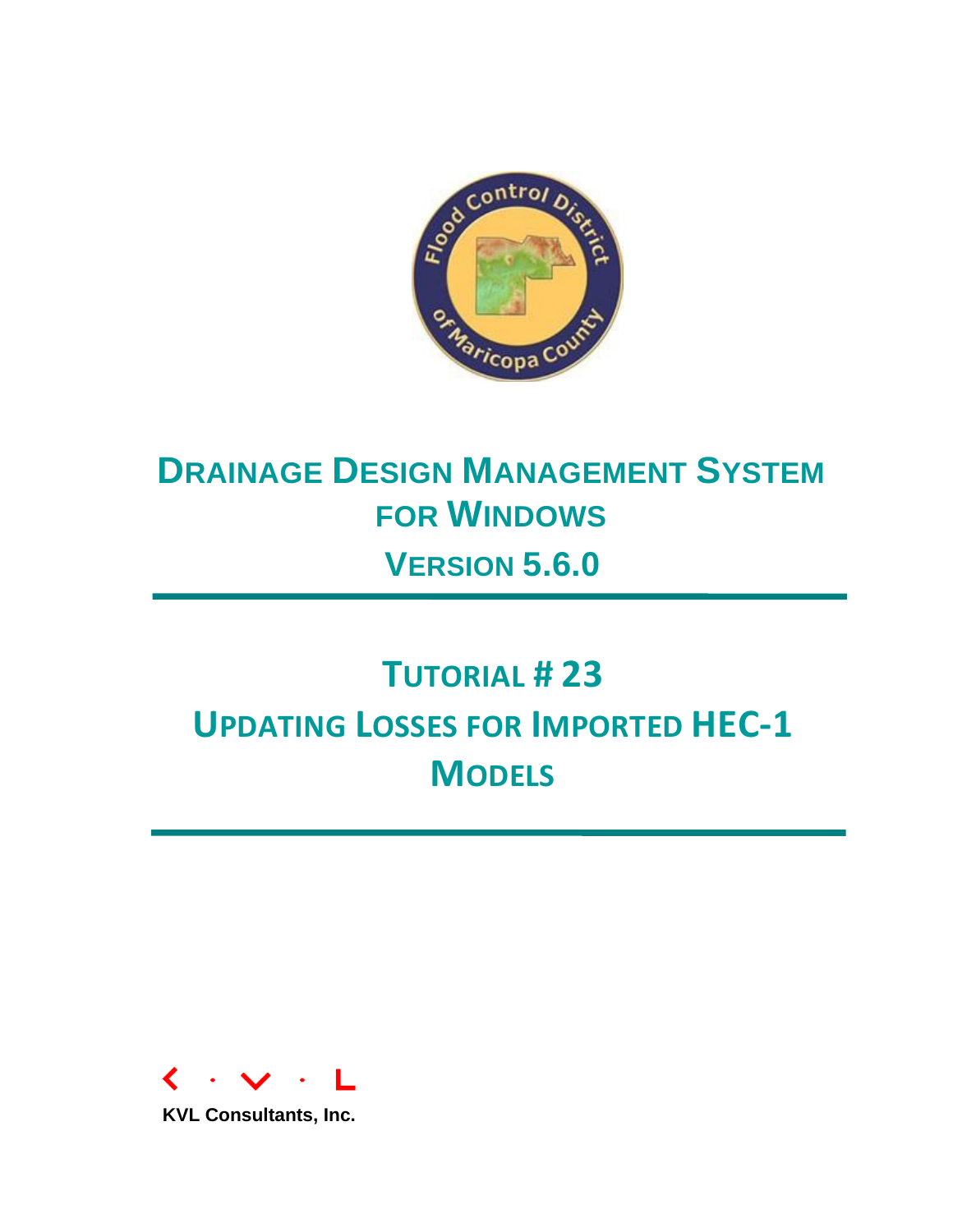*This document contains step-by-step tutorials for updating infiltration losses for imported HEC-1 models.* 

#### **UPDATING LOSSES FOR IMPORTED HEC-1 MODELS**

#### **TABLE OF CONTENTS**

# **No. Section Page** 1.0 CREATE A FOLDER FOR MODEL RUNS (FILE PROJECT PATHS) [................................](#page-2-0) 1

| 2.0  |                                                                                    |
|------|------------------------------------------------------------------------------------|
| 3.0  |                                                                                    |
| 4.0  |                                                                                    |
| 5.0  | IMPORT HEC-1 FILE (HYDROLOGY → HEC-1 → IMPORT HEC-1 FILE)3                         |
| 6.0  |                                                                                    |
| 7.0  | ENABLE UPDATING SUB BASIN DATA (HYDROLOGY > SUB BASINS) 4                          |
| 8.0  |                                                                                    |
| 9.0  |                                                                                    |
| 10.0 | UPDATE HEC-1 DATA WITH NEW LOSS RATES (HYDROLOGY $\rightarrow$ HEC-1 $\rightarrow$ |
| 11.0 |                                                                                    |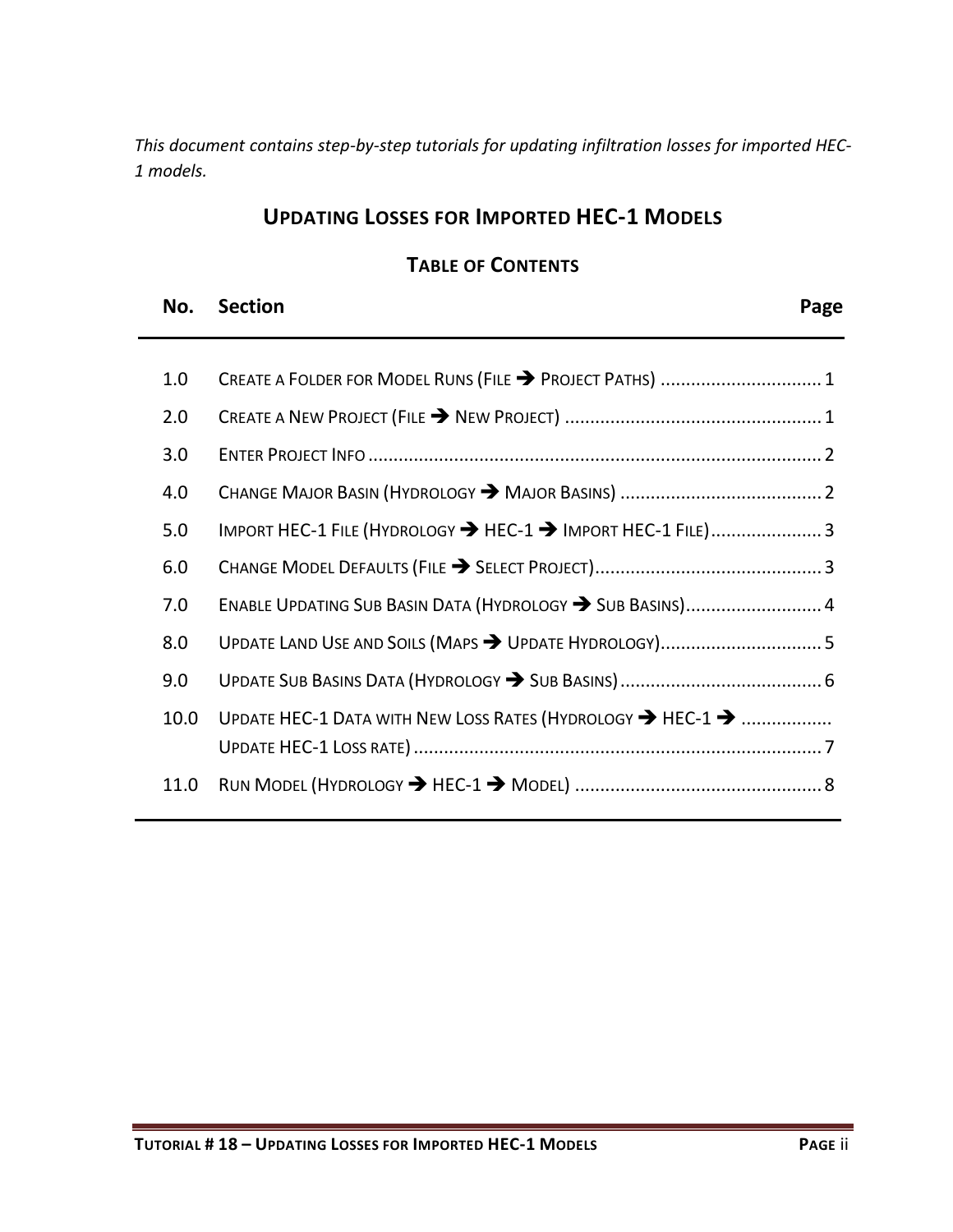### **UPDATING LOSSES FOR IMPORTED HEC-1 MODELS DATE CREATED: MAY 17, 2018**

This tutorial provides a working example in updating infiltration losses (i.e., Green-Ampt parameters) for imported HEC-1 Models. In this tutorial, a developed HEC-1 model file will be used. In order to update the losses (LG Card) in the model for all the sub-basin areas, three datasets are required. They are sub-basins, land use, and soils shapefiles. It is assumed that these three shapefiles have common projection systems so that when geoprocessing analyses are performed, no issues will be generated.

The following datasets are required in performing this tutorial:

- 1. HEC-1 Model file
- 2. Sub-basins dataset
- 3. Land Use dataset
- 4. Soils dataset

#### <span id="page-2-0"></span>**1.0 CREATE A FOLDER FOR MODEL RUNS** *(FILE PROJECT PATHS)*

For this example, a new folder was created (i.e., "**H:\FCDMC\DDMSW560A\Modlruns\ ImportAndUpdate")**.



#### <span id="page-2-1"></span>**2.0 CREATE A NEW PROJECT** *(FILE NEW PROJECT)*

Go to File  $\rightarrow$  New Project and select the "Import HEC-1 Input File" radio button. Click OK.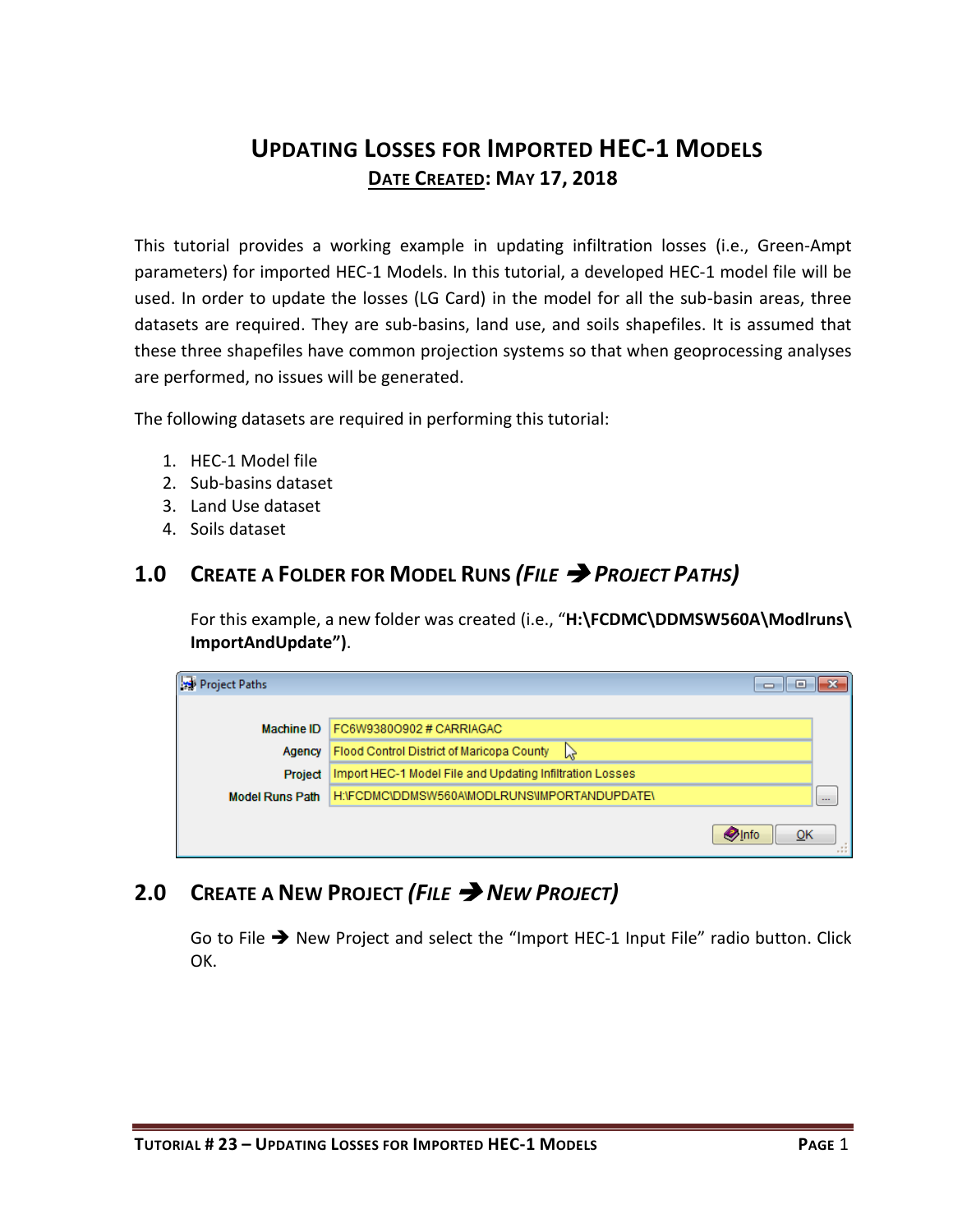| ☑ Hydrology and Hydraulics       | $\Box$ River Mechanics |
|----------------------------------|------------------------|
| $\bigcirc$ Standard              |                        |
| $\bigcirc$ Custom Storm          |                        |
| <b>O</b> Import HEC-1 Input File |                        |

#### <span id="page-3-0"></span>**3.0 ENTER PROJECT INFO**

On the Select Project form, enter the Project Info. For Reference, enter "IMPORTANDUPDATE". Click Save and OK.

| <b>Select Project</b> |                              |                                                                                                                                          |   |                       |                 |     |    |
|-----------------------|------------------------------|------------------------------------------------------------------------------------------------------------------------------------------|---|-----------------------|-----------------|-----|----|
|                       |                              | List                                                                                                                                     | じ |                       | Details         |     |    |
|                       | <b>Project Reference</b>     |                                                                                                                                          |   |                       |                 |     |    |
| Project ID            | 00056                        | Reference   IMPORTANDUPDATE                                                                                                              |   |                       |                 |     |    |
| <b>Title</b>          |                              | Import HEC-1 Model File and Updating Infiltration Losses                                                                                 |   |                       |                 |     |    |
| Location              |                              |                                                                                                                                          |   |                       |                 |     |    |
|                       |                              | Agency   Flood Control District of Maricopa County                                                                                       |   |                       |                 |     |    |
|                       |                              | Hydrology and Hydraulics Only                                                                                                            |   | Custom Storm Event    |                 |     |    |
|                       |                              |                                                                                                                                          |   | V Imported HEC-1 File |                 |     |    |
|                       |                              |                                                                                                                                          |   |                       |                 |     |    |
|                       |                              |                                                                                                                                          |   |                       |                 |     |    |
|                       |                              |                                                                                                                                          |   |                       |                 |     |    |
|                       |                              |                                                                                                                                          |   |                       |                 |     |    |
|                       |                              |                                                                                                                                          |   |                       |                 |     |    |
|                       |                              | This project is to test importing a HEC-1 Model and subsequently<br>updating the losses using sub-basin, land use, and soils shapefiles. |   |                       |                 |     |    |
|                       |                              |                                                                                                                                          |   |                       |                 |     |    |
|                       |                              |                                                                                                                                          |   |                       |                 |     |    |
|                       |                              |                                                                                                                                          |   |                       |                 |     |    |
|                       |                              |                                                                                                                                          |   |                       |                 |     |    |
|                       | Modification Date 05/17/2018 | $\overline{\mathbf{r}}$                                                                                                                  |   | <b>O</b> Info         | Print<br>Delete | Add | QK |

#### <span id="page-3-1"></span>**4.0 CHANGE MAJOR BASIN** *(HYDROLOGY MAJOR BASINS)*

In this example, the default major basin ID is "01", however the major basin ID in the example is "MV". This was found in the Sub Basin shape file. After creating the project, the user needs to either change the default major basin ID from "01" to "MV" or add an additional major basin "MV" as follows: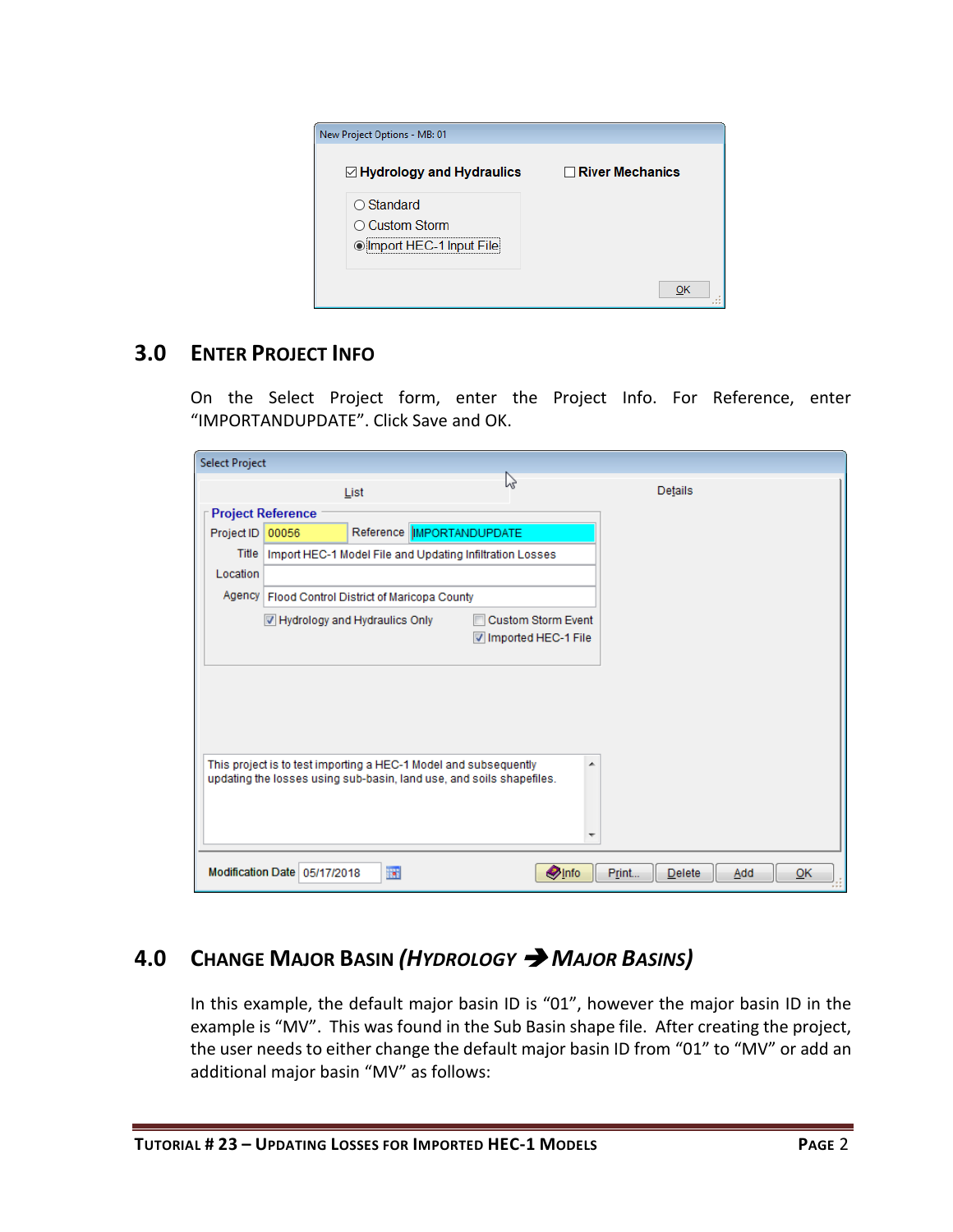| Major Basins                                                                                                                                                                                                                                    | $\Box$ $\Box$ $\mathbf{x}$                               |
|-------------------------------------------------------------------------------------------------------------------------------------------------------------------------------------------------------------------------------------------------|----------------------------------------------------------|
| Details<br>List                                                                                                                                                                                                                                 |                                                          |
| <b>Major Basin</b><br>Major Basin ID MV<br>Description   Major Basin 01<br>$\overline{\phantom{a}}$<br>Area (sq mi)<br><b>DEFAULT</b><br>Rain ID                                                                                                | <b>Reduction Factors</b><br>RE<br>Area<br>1.<br>2.<br>3. |
| <b>Modeling Options</b><br>Model This Major Basin ☑<br>Custom<br><b>Storms</b><br>Multiple<br><b>Duration</b><br>⊔<br>6 Hour<br>$\frac{+}{+}$<br><b>Tab Interval</b><br>5<br>No. Ordinates<br>$\frac{1}{\tau}$<br>2000<br>Output<br>П<br>÷<br>5 | 4.<br>5.<br>6.<br>7.<br>8.<br>9.<br>Custom $\Box$        |
| <b>Return Period for Steps</b><br>Step RP<br>100                                                                                                                                                                                                | Α<br>v                                                   |
| <b>O</b> Info<br>Print<br><b>Resort</b><br>Delete                                                                                                                                                                                               | QK<br>Add<br>Update<br>53                                |

Go to Hydrology $\rightarrow$  Major Basins and change the default "01" to "MV"

### <span id="page-4-0"></span>**5.0 IMPORT HEC-1 FILE** *(HYDROLOGY HEC-1 IMPORT HEC-1 FILE)*

Go to Hydrology >HEC-1>Import HEC-1 File.

| Import HEC1 Model File - MB: MV |                                                                                  | иг                       | $\Box$<br>$\Box$ |
|---------------------------------|----------------------------------------------------------------------------------|--------------------------|------------------|
| $\Gamma$ Options                |                                                                                  |                          |                  |
| Assumed RP                      | 100                                                                              |                          |                  |
|                                 | Import File   H:\PROJECTS\DDMSW_PROJECTS\DDMSW_TESTING\HEC1_MODELS\MODEL_6HR.DAT |                          | 徑                |
|                                 |                                                                                  |                          |                  |
|                                 | Mimport Hec-1 File                                                               | <b>View Created File</b> | QK<br>Import     |

After locating the HEC-1 model file, click "Import".

#### <span id="page-4-1"></span>**6.0 CHANGE MODEL DEFAULTS** *(FILE SELECT PROJECT)*

Go to File Select Project and uncheck "Custom Storm Event."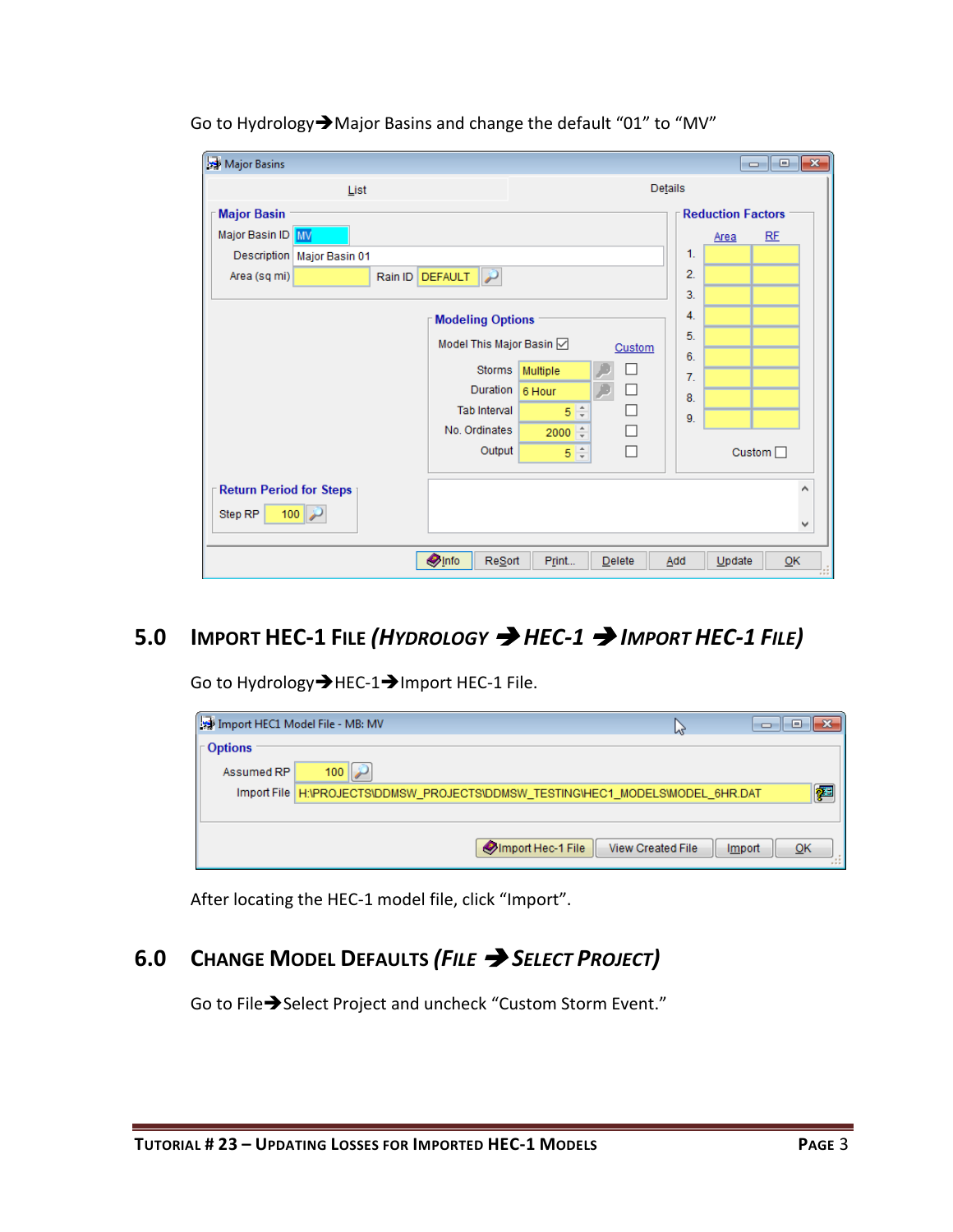| <b>Select Project</b> |                              |                                                                      |                     |               |                 |           |
|-----------------------|------------------------------|----------------------------------------------------------------------|---------------------|---------------|-----------------|-----------|
|                       |                              | List                                                                 | ピ                   |               | Details         |           |
|                       | <b>Project Reference</b>     |                                                                      |                     |               |                 |           |
| Project ID            | 00056                        | Reference   IMPORTANDUPDATE                                          |                     |               |                 |           |
| Title                 |                              | Import HEC-1 Model File and Updating Infiltration Losses             |                     |               |                 |           |
| Location              |                              |                                                                      |                     |               |                 |           |
|                       |                              | Agency   Flood Control District of Maricopa County                   |                     |               |                 |           |
|                       |                              | Hydrology and Hydraulics Only                                        | Custom Storm Event  |               |                 |           |
|                       |                              |                                                                      | Imported HEC-1 File |               |                 |           |
|                       |                              |                                                                      |                     |               |                 |           |
|                       |                              |                                                                      |                     |               |                 |           |
|                       |                              |                                                                      |                     |               |                 |           |
|                       |                              |                                                                      |                     |               |                 |           |
|                       |                              |                                                                      |                     |               |                 |           |
|                       |                              | This project is to test importing a HEC-1 Model and subsequently     |                     |               |                 |           |
|                       |                              | updating the losses using sub-basin, land use, and soils shapefiles. |                     |               |                 |           |
|                       |                              |                                                                      |                     |               |                 |           |
|                       |                              |                                                                      |                     |               |                 |           |
|                       |                              |                                                                      |                     |               |                 |           |
|                       | Modification Date 05/17/2018 | m.                                                                   |                     | <b>O</b> Info | Print<br>Delete | OK<br>Add |

#### <span id="page-5-0"></span>*7.0* **ENABLE UPDATING SUB BASIN DATA** *(HYDROLOGY SUB BASINS)*

After importing the HEC-1 file, all the Custom Check boxes are checked on the Sub Basins form (Hydrology  $\rightarrow$  Sub Basins). These need to be unchecked to allow the data to be updated. Click the custom check box for "IA" and then click "Custom". This will uncheck all custom check boxes.

| Sub Basins - MB: MV -- Edit                             |                                                                       |                |                     |                    |                      |                         | $\Box$ e x                     |  |  |
|---------------------------------------------------------|-----------------------------------------------------------------------|----------------|---------------------|--------------------|----------------------|-------------------------|--------------------------------|--|--|
|                                                         |                                                                       | List           |                     |                    |                      |                         | Details                        |  |  |
| <b>Sub Basin</b><br><b>Rainfall Losses - Green-Ampt</b> |                                                                       |                |                     |                    |                      |                         |                                |  |  |
| Major Basin MV                                          |                                                                       | ₽              |                     | Value              | Default              | Custom                  |                                |  |  |
| Sub Basin SC1                                           |                                                                       |                | IA(in)              | 0.00               |                      | $\triangledown$         | ピ                              |  |  |
| Sort                                                    | $0 \Rightarrow$                                                       |                | <b>DTHETA</b>       | 0.34               |                      | $\overline{\mathbf{v}}$ |                                |  |  |
|                                                         |                                                                       |                | PSIF (in)           | 6.60               |                      | $\overline{\mathbf{v}}$ |                                |  |  |
|                                                         |                                                                       |                | <b>XKSAT</b>        | 0.160              |                      | $\overline{\mathbf{v}}$ |                                |  |  |
|                                                         |                                                                       |                | RTIMP (%)           | 9                  |                      | $\overline{\mathsf{v}}$ |                                |  |  |
|                                                         |                                                                       |                | XKSAT (Bare Ground) |                    |                      | All Custom              |                                |  |  |
|                                                         |                                                                       |                |                     | Avg Vegetation (%) |                      |                         |                                |  |  |
| <b>Sub Basin Parameters - S-Graph</b>                   |                                                                       |                |                     |                    |                      |                         | Data imported from HEC-1 file: |  |  |
| Area (sq mi)                                            | 0.562                                                                 | S-Graph        |                     |                    | $\blacktriangledown$ | MODEL 6HR.DAT           | 05/17/2018                     |  |  |
| Length (mi)                                             |                                                                       | Lca (mi)       |                     |                    |                      |                         |                                |  |  |
| USGE (ft)                                               |                                                                       | Lag (min)      |                     |                    |                      |                         |                                |  |  |
| DSGE (ft)                                               |                                                                       | Velocity (f/s) |                     | Default            | Custom               |                         |                                |  |  |
| Slope (ft/mi)                                           |                                                                       |                | Kn                  |                    | $\blacksquare$       |                         |                                |  |  |
|                                                         |                                                                       |                |                     |                    |                      |                         | ۳                              |  |  |
|                                                         | Cancel<br>OK<br>Save<br>Print<br>Delete<br><b>MB</b><br>Update<br>Add |                |                     |                    |                      |                         |                                |  |  |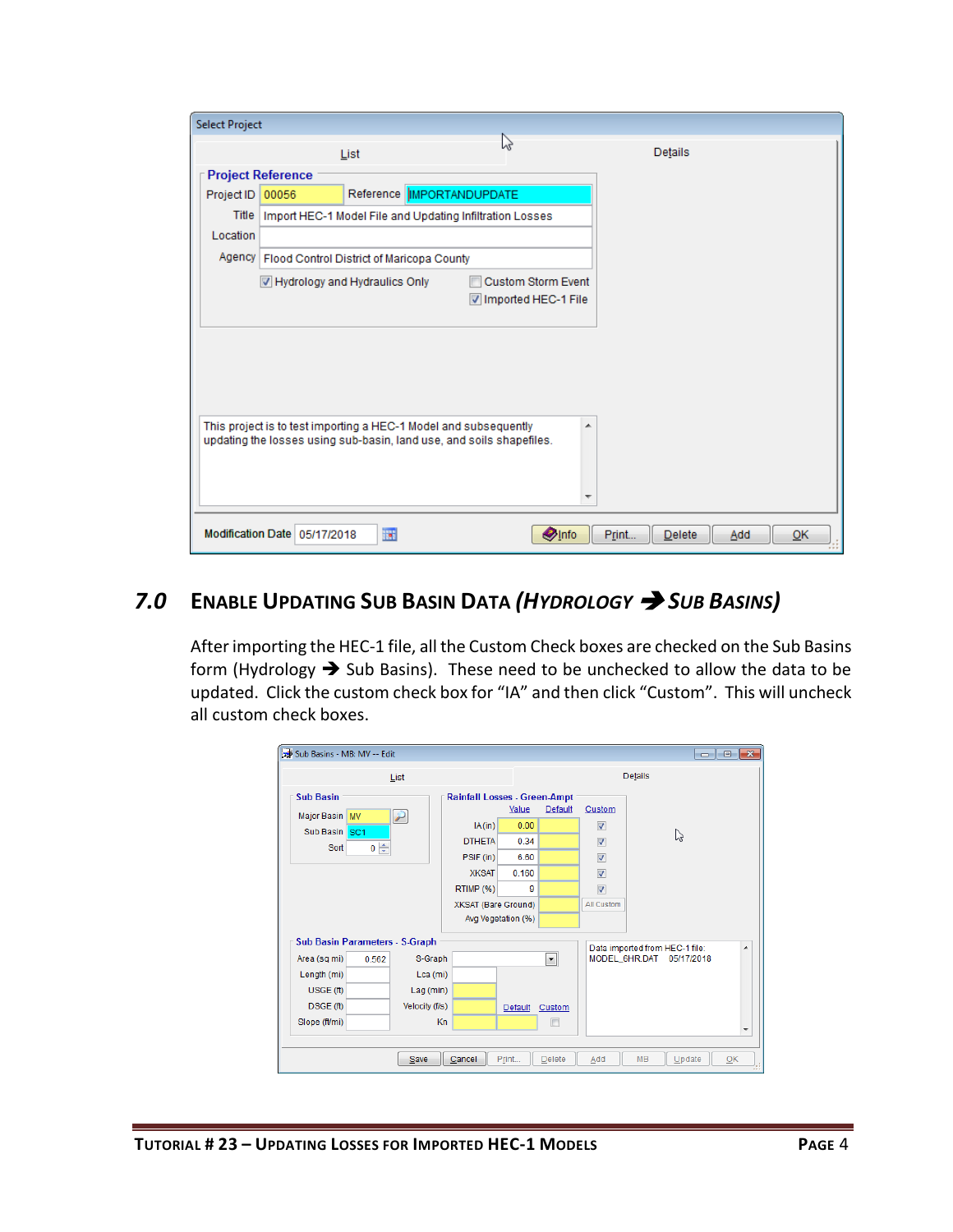| Sub Basins - MB: MV                   |                                     |                    | W                        |                   |                                |                          | $\begin{array}{c c c c c c} \hline \multicolumn{3}{c }{\mathbf{C}} & \multicolumn{3}{c }{\mathbf{X}} \end{array}$ |
|---------------------------------------|-------------------------------------|--------------------|--------------------------|-------------------|--------------------------------|--------------------------|-------------------------------------------------------------------------------------------------------------------|
| List                                  |                                     |                    |                          |                   | Details                        |                          |                                                                                                                   |
| <b>Sub Basin</b>                      | <b>Rainfall Losses - Green-Ampt</b> |                    |                          |                   |                                |                          |                                                                                                                   |
| $\overline{\nu}$<br>Major Basin MV    |                                     | Value              | Default                  | Custom            |                                |                          |                                                                                                                   |
| Sub Basin SC1                         | IA(in)                              | 0.00               |                          |                   |                                |                          |                                                                                                                   |
| $0 \Leftrightarrow$<br>Sort           | <b>DTHETA</b>                       | 0.34               |                          | F                 |                                |                          |                                                                                                                   |
|                                       | PSIF (in)                           | 6.60               |                          | Г                 |                                |                          |                                                                                                                   |
|                                       | <b>XKSAT</b>                        | 0.160              |                          | $\blacksquare$    |                                |                          |                                                                                                                   |
|                                       | RTIMP (%)                           | 9                  |                          |                   |                                |                          |                                                                                                                   |
|                                       | XKSAT (Bare Ground)                 |                    |                          | <b>All Custom</b> |                                |                          |                                                                                                                   |
|                                       |                                     | Avg Vegetation (%) |                          |                   |                                |                          |                                                                                                                   |
| <b>Sub Basin Parameters - S-Graph</b> |                                     |                    |                          |                   |                                |                          |                                                                                                                   |
| Area (sq mi)<br>0.562                 | S-Graph                             |                    | $\overline{\phantom{a}}$ |                   | Data imported from HEC-1 file: | MODEL_6HR.DAT 05/17/2018 | ▲                                                                                                                 |
| Length (mi)                           | Lca (mi)                            |                    |                          |                   |                                |                          |                                                                                                                   |
| $USGE$ (ft)                           | Lag (min)                           |                    |                          |                   |                                |                          |                                                                                                                   |
| DSGE (ft)                             | Velocity (f/s)                      | Default            | Custom                   |                   |                                |                          |                                                                                                                   |
| Slope (ft/mi)                         | Kn                                  |                    |                          |                   |                                |                          |                                                                                                                   |
|                                       |                                     |                    |                          |                   |                                |                          | $\overline{\phantom{a}}$                                                                                          |
|                                       | Olnfo<br>ReSort                     | Print              | Delete                   | Add               | <b>MB</b>                      | Update                   | OK                                                                                                                |

## <span id="page-6-0"></span>*8.0* **UPDATE LAND USE AND SOILS** *(MAPS UPDATE HYDROLOGY)*

Go to Maps  $\rightarrow$  Update Hydrology and enter the location of the Sub Basins, Land use, and Soils shapefiles and then click "Update".

|                                                                                                          | Update hydrology from GIS - MB: MV<br><u>- 19</u>                                                                                                                            | $\mathbf{x}$ |  |  |  |  |  |  |  |  |
|----------------------------------------------------------------------------------------------------------|------------------------------------------------------------------------------------------------------------------------------------------------------------------------------|--------------|--|--|--|--|--|--|--|--|
| Name and Path of Maps for Hydrology                                                                      |                                                                                                                                                                              |              |  |  |  |  |  |  |  |  |
| Sub Basins                                                                                               | 酄<br>H:\PROJECTS\DDMSW_PROJECTS\DDMSW_TESTING\HEC1_MODELS\DRNBSN.SHP                                                                                                         |              |  |  |  |  |  |  |  |  |
|                                                                                                          | Land Use   H:\PROJECTS\DDMSW_PROJECTS\DDMSW_TESTING\HEC1_MODELS\LANDUSE.SHP                                                                                                  | ପ            |  |  |  |  |  |  |  |  |
| Soils                                                                                                    | H:\PROJECTS\DDMSW_PROJECTS\DDMSW_TESTING\HEC1_MODELS\SOILS.SHP                                                                                                               | ପ            |  |  |  |  |  |  |  |  |
|                                                                                                          |                                                                                                                                                                              | 僵            |  |  |  |  |  |  |  |  |
| Lca                                                                                                      |                                                                                                                                                                              | 僵            |  |  |  |  |  |  |  |  |
|                                                                                                          | Required Map Fields                                                                                                                                                          |              |  |  |  |  |  |  |  |  |
| <b>Update Options</b><br><b>√</b> Sub Basin<br><b>V</b> Land Use<br>$\sqrt{ }$ Soils<br>ΠL<br>$\Box$ Lca | <b>Major Basin</b><br><b>Sub Basins Default</b><br>Major Basin MV<br>×<br>S-Graph Valley<br>$\blacktriangledown$<br><b>Map File Key Field Name</b><br>Land Use Code   LUCODE |              |  |  |  |  |  |  |  |  |
|                                                                                                          | <b>O</b> Info<br>Check Log<br>Update                                                                                                                                         | QK           |  |  |  |  |  |  |  |  |

Because Tc is not updated, the sub basin data will not be updated here. The Land Use and Soils are updated.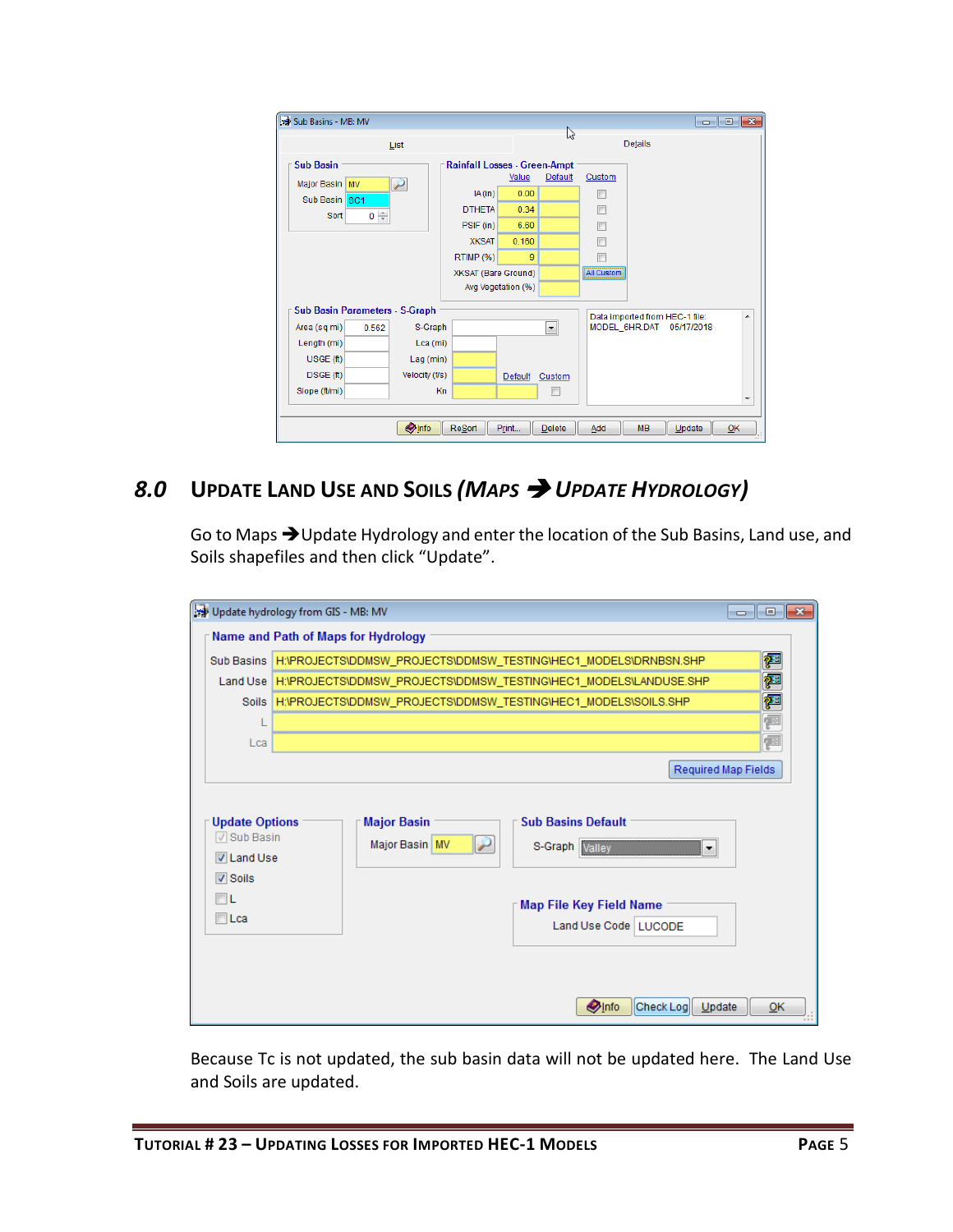#### <span id="page-7-0"></span>**9.0 UPDATE SUB BASINS DATA** *(HYDROLOGY SUB BASINS)*

| Sub Basins - MB: MV                   |          |                |                                     |                    | B                    |              |           |                                | $\Box$ $\Box$ $\mathbf{X}$ |
|---------------------------------------|----------|----------------|-------------------------------------|--------------------|----------------------|--------------|-----------|--------------------------------|----------------------------|
|                                       |          |                |                                     | Details            |                      |              |           |                                |                            |
| <b>Sub Basin</b>                      |          |                | <b>Rainfall Losses - Green-Ampt</b> |                    |                      |              |           |                                |                            |
| Major Basin MV                        |          | ₽              |                                     | Value              | Default              | Custom       |           |                                |                            |
| Sub Basin<br>SC <sub>1</sub>          |          |                | IA(in)                              | 0.00               |                      | Г            |           |                                |                            |
| Sort                                  | $0 \div$ |                | <b>DTHETA</b>                       | 0.34               |                      | П            |           |                                |                            |
|                                       |          |                | PSIF (in)                           | 6.60               |                      | П            |           |                                |                            |
|                                       |          |                | <b>XKSAT</b>                        | 0.160              |                      | П            |           |                                |                            |
|                                       |          |                | RTIMP (%)                           | 9                  |                      |              |           |                                |                            |
|                                       |          |                | XKSAT (Bare Ground)                 |                    |                      | All Custom   |           |                                |                            |
|                                       |          |                |                                     | Avg Vegetation (%) |                      |              |           |                                |                            |
| <b>Sub Basin Parameters - S-Graph</b> |          |                |                                     |                    |                      |              |           | Data imported from HEC-1 file: | ▲                          |
| Area (sq mi)                          | 0.562    | S-Graph        | Valley                              |                    | $\blacktriangledown$ | WICEX06H.DAT |           | 05/17/2018                     |                            |
| Length (mi)                           |          | $Lca$ (mi)     |                                     |                    |                      |              |           |                                |                            |
| $USGE$ (ft)                           |          | Lag (min)      |                                     |                    |                      |              |           |                                |                            |
| DSGE (ft)                             |          | Velocity (f/s) |                                     | Default            | Custom               |              |           |                                |                            |
| Slope (ft/mi)                         |          |                | Kn                                  |                    |                      |              |           |                                |                            |
|                                       |          |                |                                     |                    |                      |              |           |                                | $\overline{\phantom{a}}$   |
|                                       |          | <b>O</b> Info  | <b>ReSort</b>                       | Print              | Delete               | Add          | <b>MB</b> | Update                         | QK                         |

Go to Hydrology $\rightarrow$ Sub Basins and click "Update".

During the process, you may get a Warning Message about Slope as shown below. Ignore this message as this is irrelevant in the update of the infiltration losses.



Also, you may get a message similar to the one below indicating that the update was not complete. Ignore this message as well as this is irrelevant to our goal of updating ONLY the infiltration losses.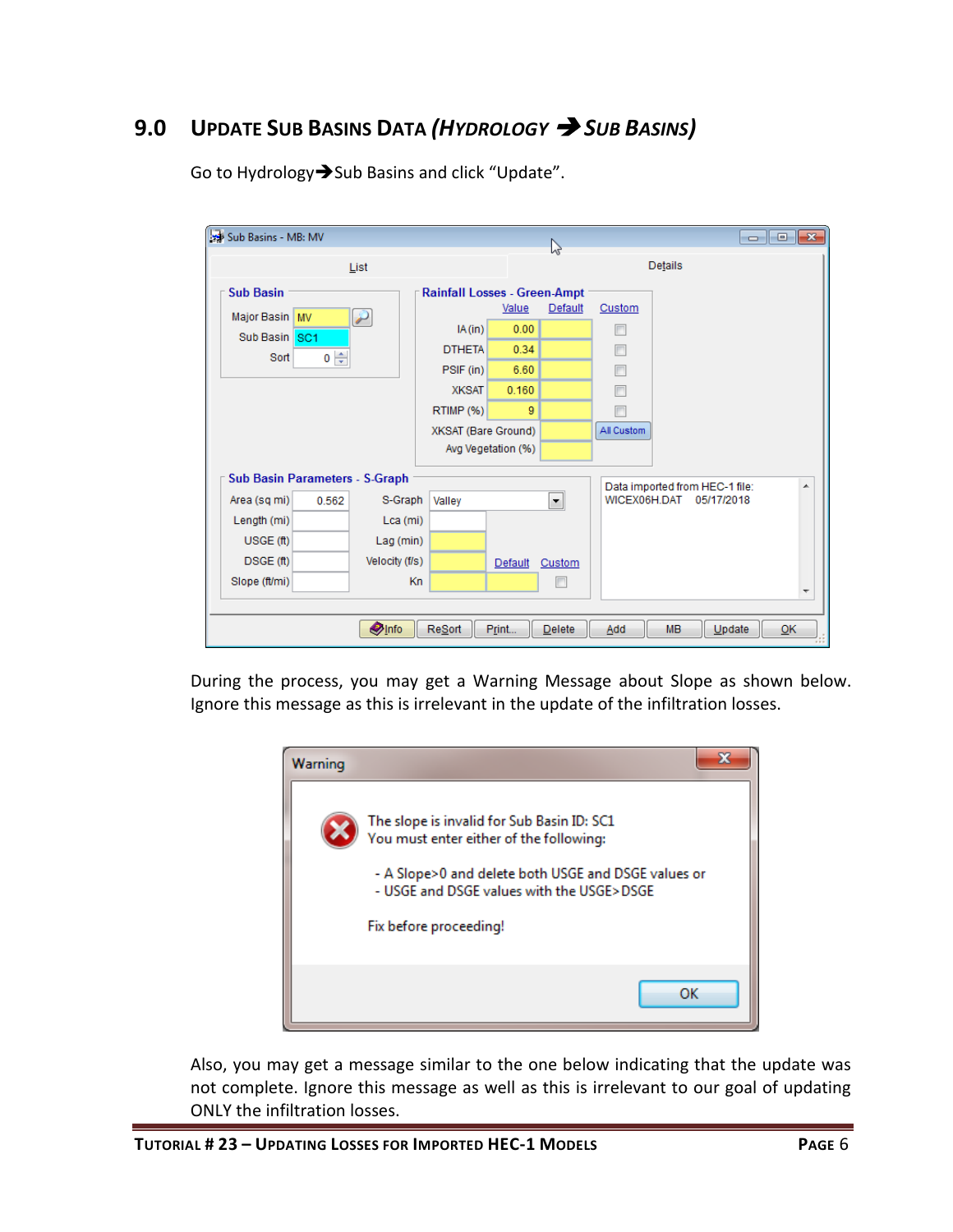

## <span id="page-8-0"></span>**10.0 UPDATE HEC-1 DATA WITH NEW LOSS RATES** *(HYDROLOGY HEC-1 UPDATE HEC-1 LOSS RATE)*

Go to Hydrology → HEC-1→ Update HEC-1 Loss Rate

If you do not see it, then go back to File $\rightarrow$ Select Project and uncheck "Custom Storm Event".

Click "Update"

To facilitate review and comparison with the updated sub Basin data, click "Filter Loss Rate".

|                | HEC-1 Data - MB: MV<br>$\mathbf{x}$<br>$\Box$ e |                |                |                |                |                |         |                |    |                   |        |         |    |
|----------------|-------------------------------------------------|----------------|----------------|----------------|----------------|----------------|---------|----------------|----|-------------------|--------|---------|----|
|                |                                                 |                | List           |                |                |                | Details |                |    |                   |        |         |    |
| Find           | Next                                            |                |                |                |                |                |         |                |    |                   |        |         |    |
| F <sub>0</sub> | F <sub>1</sub>                                  | F <sub>2</sub> | F <sub>3</sub> | F <sub>4</sub> | F <sub>5</sub> | F <sub>6</sub> | F7      | F <sub>8</sub> | F9 | F10               | Sort   | Special | ∸  |
|                |                                                 |                |                |                |                |                |         |                |    |                   |        | Code ID |    |
|                |                                                 | BASI           |                |                |                |                |         |                |    |                   |        |         |    |
| LG             | 0.24                                            | 0.28           | 6.54           | 0.171          | 16             |                |         |                |    |                   | 270    |         |    |
| KK             | SC <sub>2</sub>                                 | <b>BASIN</b>   |                |                |                |                |         |                |    |                   | 400    |         |    |
| LG             | 0.31                                            | 0.23           | 6.54           | 0.151          | 8              |                |         |                |    |                   | 420    |         |    |
| KK             | SC <sub>3</sub>                                 | <b>BASIN</b>   |                |                |                |                |         |                |    |                   | 520    |         |    |
| LG             | 0.28                                            | 0.25           | 6.34           | 0.164          | 7              |                |         |                |    |                   | 540    |         |    |
| KK             | SC <sub>4</sub>                                 | <b>BASIN</b>   |                |                |                |                |         |                |    |                   | 700    |         |    |
| LG             | 0.33                                            | 0.25           | 7.00           | 0.121          | 22             |                |         |                |    |                   | 720    |         |    |
| KK             | SC <sub>5</sub>                                 | <b>BASIN</b>   |                |                |                |                |         |                |    |                   | 790    |         |    |
| LG             | 0.33                                            | 0.36           | 6.34           | 0.161          | 35             |                |         |                |    |                   | 810    |         |    |
| KK             | SC <sub>6</sub>                                 | <b>BASIN</b>   |                |                |                |                |         |                | hť |                   | 1120   |         |    |
| LG             | 0.21                                            | 0.22           | 6.34           | 0.192          | 41             |                |         |                |    |                   | 1140   |         |    |
| KK             | SN <sub>1</sub>                                 | <b>BASIN</b>   |                |                |                |                |         |                |    |                   | 1240   |         |    |
| LG             | 0.28                                            | 0.27           | 6.00           | 0.191          | 19             |                |         |                |    |                   | 1260   |         |    |
| KK             | SN <sub>2</sub>                                 | <b>BASIN</b>   |                |                |                |                |         |                |    |                   | 1540   |         |    |
| LG             | 0.30                                            | 0.27           | 6.00           | 0.191          | 7              |                |         |                |    |                   | 1560   |         | ٠  |
| €.             |                                                 |                |                |                |                |                |         |                |    |                   |        | b.      |    |
|                |                                                 |                |                |                |                |                |         |                |    |                   |        |         |    |
|                |                                                 |                |                |                |                |                |         |                |    | <b>Filter All</b> | Update | QK      | 53 |